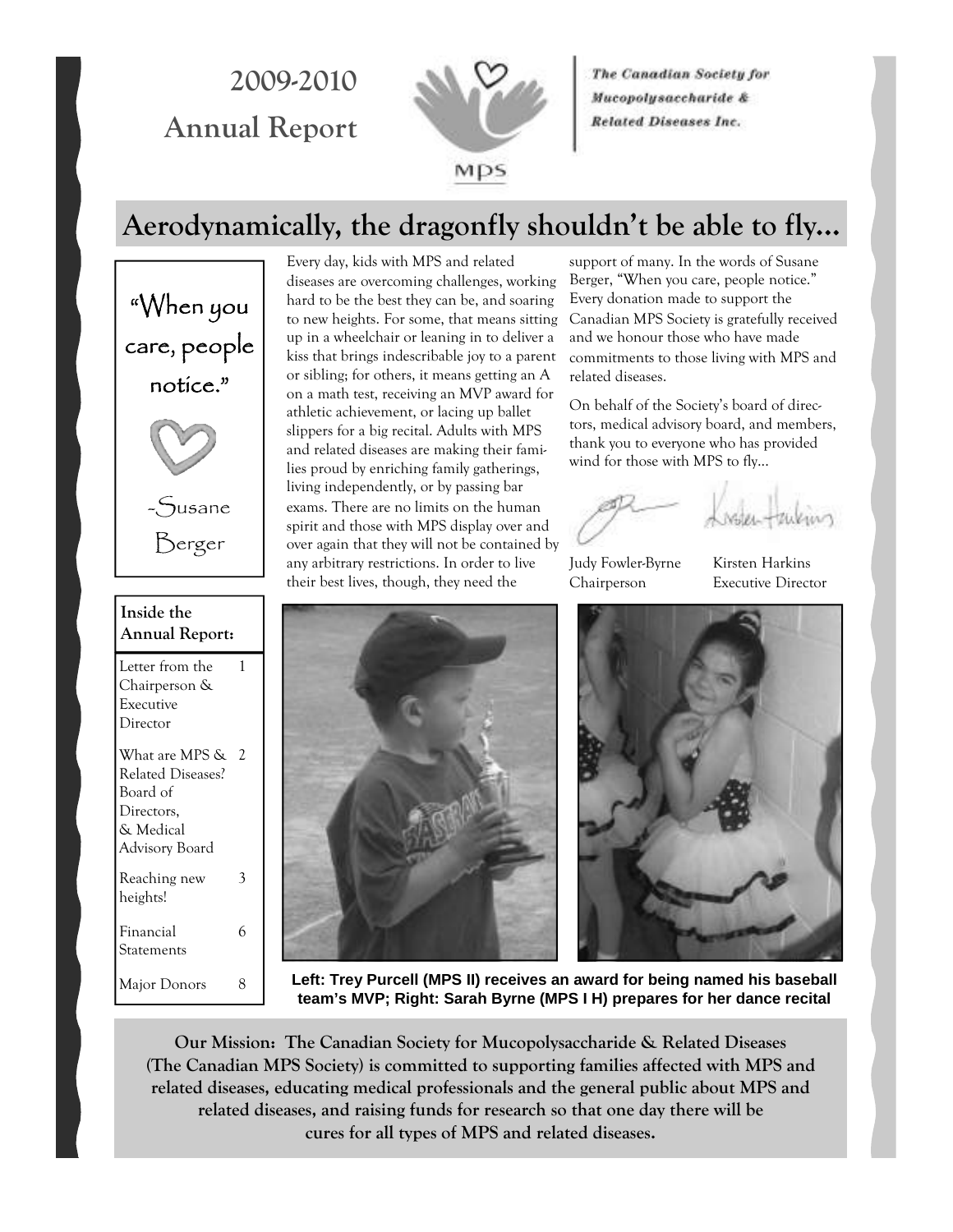## **What are MPS and Related Diseases?**

Mucopolysaccharide (MPS) and related diseases are lysosomal storage disorders (LSDs) caused by genetically inherited enzyme deficiencies. Because affected individuals lack particular enzymes necessary for normal cell degradation and recycling, substances store throughout their bodies, causing progressive damage to their hearts, bones, joints, respiratory systems and, sometimes, central nervous systems. While babies affected with MPS or related diseases often show no signs of disease, symptoms appear and intensify as storage increases.

#### **HOW ARE MPS AND RELATED DISEASES INHERITED?**

Lysosomal storage diseases are usually autosomal recessive disorders, inherited from healthy parents who have no idea they carry a common recessive gene: for carrier parents, there is a one in four chance with every pregnancy that their child will inherit one recessive gene from each parent and suffer from the carried disease. MPS II (Hunter Syndrome) and

Fabry Disease are x-linked recessive disor-course facial features, short stature, corders, meaning they are transmitted by carrier mothers to her sons: for carrier mothers, there is a one in two chance of an x-linked disorder occurring in the birth of a son. Parents of an affected child have the option of prenatal testing to determine if their next child will be affected by the same disease, and should seek genetic counseling before planning to have additional children or to inquire about available carrier testing for their healthy children. The occurrence of MPS in the population is estimated to be one in 25,000 births.

#### **WHAT ARE THE MAJOR CHARACTERISTICS OF MPS?**

A wide spectrum of clinical involvement is seen in all MPS and related diseases ranging from onset of symptoms at birth leading to death in early childhood to later onset with a near normal life span. While specific enzyme deficiencies, and effects, vary from syndrome to syndrome, characteristics are often shared by individuals with MPS including:

neal clouding, speech and hearing impairment, chronic runny nose and diarrhea, hernias, heart disease, bone disease, stiff joints, liver and spleen enlargement, hyperactivity, mental retardation, and shortened life expectancy.

#### **TREATMENTS**:

Currently there is no cure for MPS or related lysosomal storage disorders and until recently, treatment for MPS and related diseases has been primarily symptomatic, with bone marrow transplantation considered a successful, although high-risk, procedure in some cases. Research in the past decade, however, has led to exciting advancements in gene therapy as well as to the development of enzyme replacement therapies (ERTs). Continued research is necessary in order to find cures for all types of MPS and related diseases.

*\*A full list of lysosomal storage disorders can be found on our website:*  www.mpssociety.ca

# **2009-2010 Board of Directors and Medical Advisory Board**

**EXECUTIVE DIRECTOR: Kirsten Harkins** 

MPS I parent, BC

#### **BOARD OF DIRECTORS:**

**Chair—Judy Fowler Byrne**  MPS I parent, ON **Vice-Chair—Carrie Nimmo**  MPS I aunt, BC **Treasurer—Brenda MacLean**  Professional, BC **Secretary—Jean Linden**  MPS III parent, BC **Barb Boland**  MPS III parent, NL **Bernie Geiss**  Professional, BC **Todd Harkins**  MPS I parent, BC **Aubrey Hawton**  MPS III parent, ON **Simon Ibell**  MPS II, ON

**Jim LeMaitre**  MPS I parent, ON **Randall Linton**  MPS III parent, ON **Mary Nelis**  MPS I parent, QC **Deb Purcell**  MPS II parent, BC

#### **MEDICAL ADVISORY BOARD:**

**Chair—Lorne Clarke, MD, CM, FRCPC, FCCMG**  University of British Columbia, BC **Robin Casey, MD, MSc**  Alberta Children's Hospital, AB **Joe Clarke, MD, PhD**  Hospital for Sick Children, ON **Cheryl Rockman Greenberg, MD, CM, FRCP**  Winnipeg Children's Hospital, MB **Mark Ludman, MD, FRCPC, FCCMG**  IWK Health Centre, NS

**Serge Melancon, MD**  Montreal Children's Hospital, QC **Tony Rupar, BSc, PhD**  University of Western Ontario, ON **Sylvia Stockler, MD**  BC Children's Hospital, BC



The Canadian Society for Mucopolysaccharide & **Related Diseases Inc.** 

**PO Box 30034, RPO Parkgate North Vancouver, BC V7H 2Y8** 

**T: (604) 924-5130/1-800-667-1846 F: (604) 924-5131** 

**info@mpssociety.ca www.mpssociety.ca** 

**Registered Charity # 12903 0409 RR0001** 

**Support for families. Research for a cure.**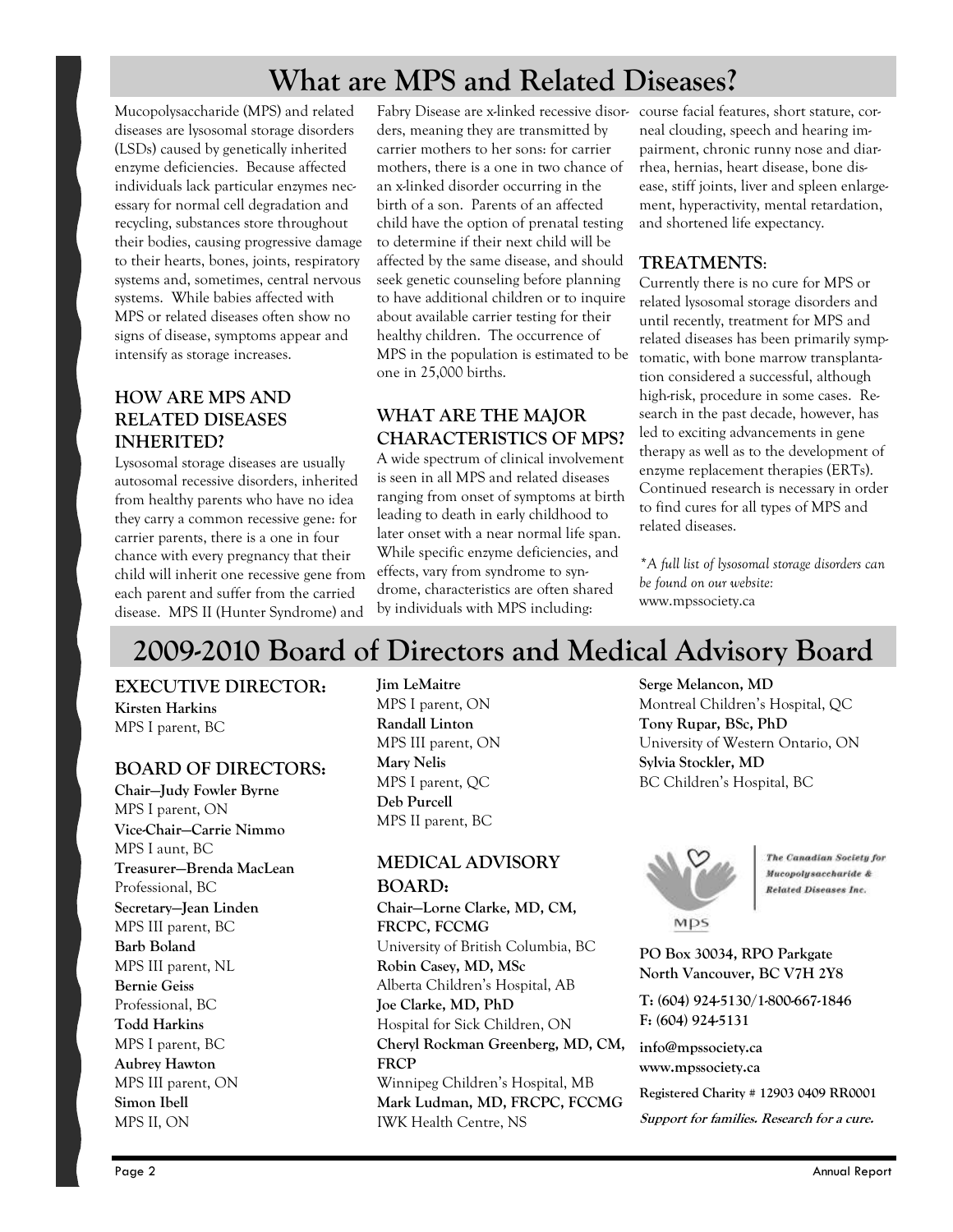# **...but the dragonfly doesn't care...**

Support for families. Research for a Cure. Those are the mandates Ministry. In BC, meanwhile, parents were invited to attend of The Canadian Society for Mucopolysaccharide & Related Diseasess Inc. (The Canadian MPS Society) and during our 2009-2010 fiscal year, we strove to do both as well as possible.

#### **SUPPORT FOR FAMILIES:**

We continued to support families by providing educational materials, such as our website, quarterly newsletters, and disease-specific booklets, and developed a brand-new MPS II Family Resource Binder, filled with information on MPS II (Hunter syndrome) and helpful resources, fact sheets for medical professionals and teachers, and tips on managing the complex care of an individual affected with this particular disease. We also began the process of researching for the production of an educational video as well as a fundraising video – look



**Matthew Santos (MPS IVB), a friend, and Verica Gacic (MPS IV A Mom) visit at the Toronto regional meeting** 

together members and non-members to learn more about each other, new clinical studies and trials, financial resources available, and the rare disease framework in the Ontario Health

for both of these in the year to come. We continued in our efforts to connect families, both with our family referral directory and regional family meetings. A very successful regional meeting was held in Toronto in November of 2009, bringing bursary so that a

monthly meetings held by the Rare Disease Foundation, on

topics from sleep therapy to recreational therapy. We supported several families with direct financial aid, allowing them to modify their homes, hire respite care, and otherwise cope with the demands of raising children with very unique needs. In December of 2009, we provided a travel



**Emma Hardman (MPS I H) with her American friend, who also has MPS I H, at the National MPS Society's Disney Conference.** 

family could attend a MPS conference held at Disney World in Florida – a "magical" experience to be sure!



**The Nelis-Dupont family's 6th "Walk with Nature"** 

expression of hope

The Society partnered with Genzyme by encouraging its members to

participate in the Expression of Hope II art competition.

Expression of Hope is a global program featuring works of art by the community touched by lysosomal storage disorders (LSDs). Our vision is that those who experience this art will be inspired and moved by the powerful expressions of human spirit which the pieces will reveal. View the Expression of Hope II gallery at www.expressionofhope.com.

Jansen Harkins—brother of Nicklas Harkins, who has MPS I H/S—was very excited when his painting entitled "Burning Passion" was selected to be part of the exhibit in Boston and to be included in the Expression of Hope Art note cards, coffee table books, and calendars. These products are all available for sale through the Society's online store.

**Jansen Harkins with Genzyme CEO Henri Termeer commemorating the launch of the 'Expression of Hope II: Inspiration through Art' exhibit** 

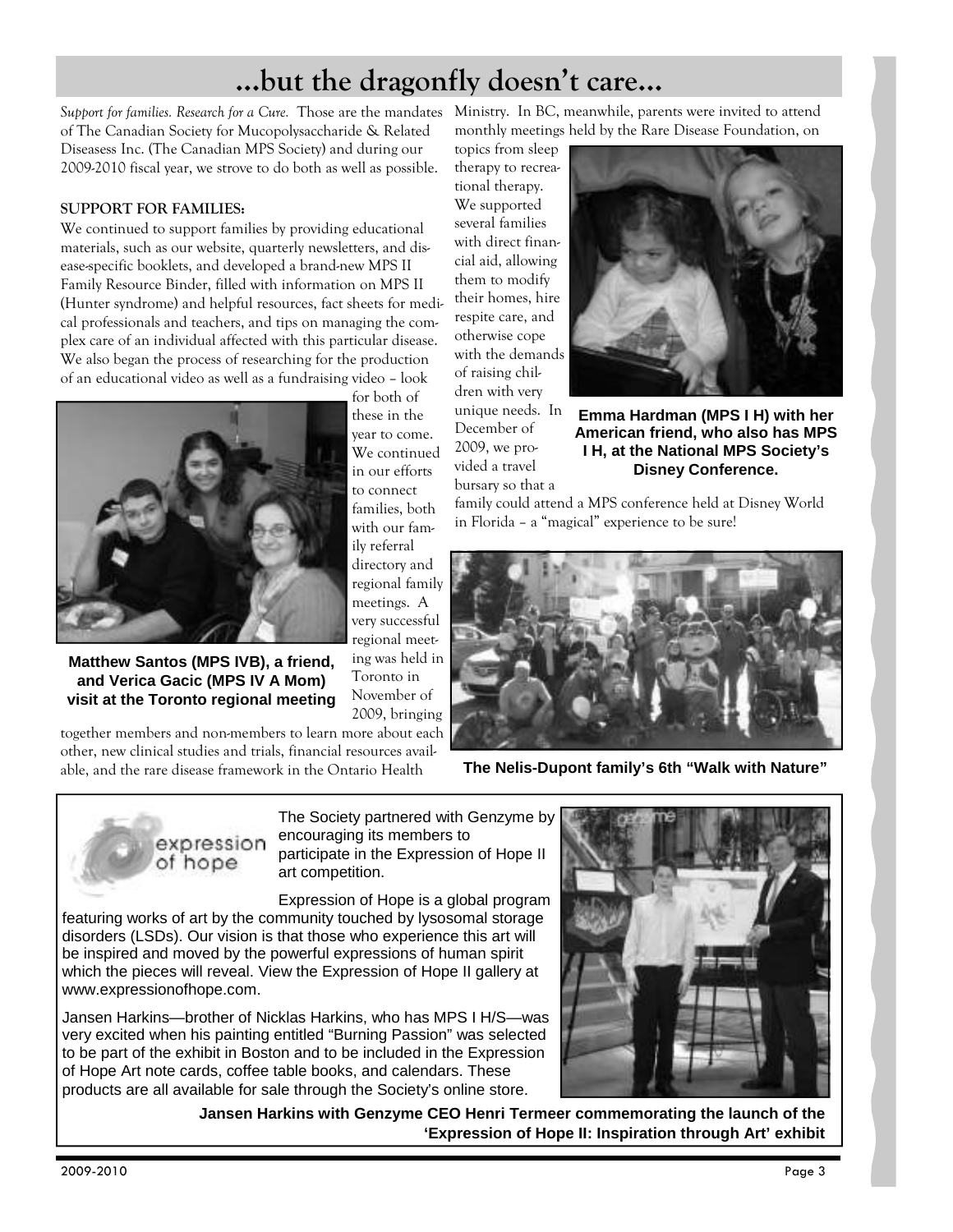## **...so it goes on flying anyway.**

In order to provide important services to affected families, the Our third **Annual Fund** campaign took place in December Society raised funds through a number of events and activities 2008 and resulted in \$5610.00 in revenue. and we thank everyone who contributed in any way.



**Canadian MPS Jeans Days** took place across Canada. Thanks to those who participated and helped us raise funds and awareness.



**The 2009 MPS CUP Fantasy Hockey Game and Gala** netted over \$93,000, and funds

raised since the event's inception in 2003 passed the half a million dollar mark—a very exciting accomplishment that wouldn't have been possible without the dedication of a very committed team. The "goal" of the MPS CUP is to "help kids raise their arms in victory over MPS" and we thank the players, committee members, sponsors, donors & countless volunteers for believing in our vision of a brighter future.



**Nicklas Harkins (MPS I H/S) and Cliff Ronning at the 2009 MPS CUP** 

The Canadian MPS Society was the featured charity at April 2010's **JSR (Just Singin' Round)** event at the Vancouver Rowing Club. JSR is a monthly singersongwriter showcase produced by the Synergy Collec-

tive Society. Funds raised through JSR events are divided equally at the end of the year amongst participating charities and charity representatives have a unique opportunity to work together and learn from each other in a supportive and creative environment.



Team MPS participated for the third time in the **Scotiabank Toronto Waterfront Marathon** in September 2009.Several Society members and

supporters either ran, walked, or wheeled to raise funds and awareness for the Society and over \$4,300 was raised by this energetic group.



**Team MPS at the Scotiabank Waterfront Marathon** 

**Time for a Cure**, a virtual fundraiser, took place in May 2009 and \$13,972 (net) was raised for our MPS II Research Fund throughout the year.

The Society was also very fortunate to be the recipient of funds from various foundations and third-party charitable events, and gratefully received proceeds



**The Purcell Family promote their Time for a Cure fundraiser** 

from the BC Hockey Benevolent Association (The Vancouver Canucks Alumni), the Little League BC Celebrity Golf Classic, and Friends of Ferrari, to name a few.

#### **RESEARCH FOR A CURE:**

Due to the generosity of our many caring donors and sponsors, two new exciting research projects were funded at the end of our 2009- 2010 fiscal year, and a second installment



**Nicklas and Kirsten Harkins gratefully accept a cheque for \$3000 from Friends of Ferrari** 

was paid out for a two-year grant initiated in the 2008-2009 fiscal year. We offer our heartfelt thanks to everyone who is funding these critical projects through their support of the Society and we pledge to continue to take the stewardship of our donors' funds very seriously. We are proud of our "grassroots" efforts!

#### **MPS II AAV Gene Therapy Research**

Principal investigator: Dr. Joseph Muenzer Institution: The University of North Carolina at Chapel Hill Funds allocated (from the MPS II Research Fund): \$50,000.00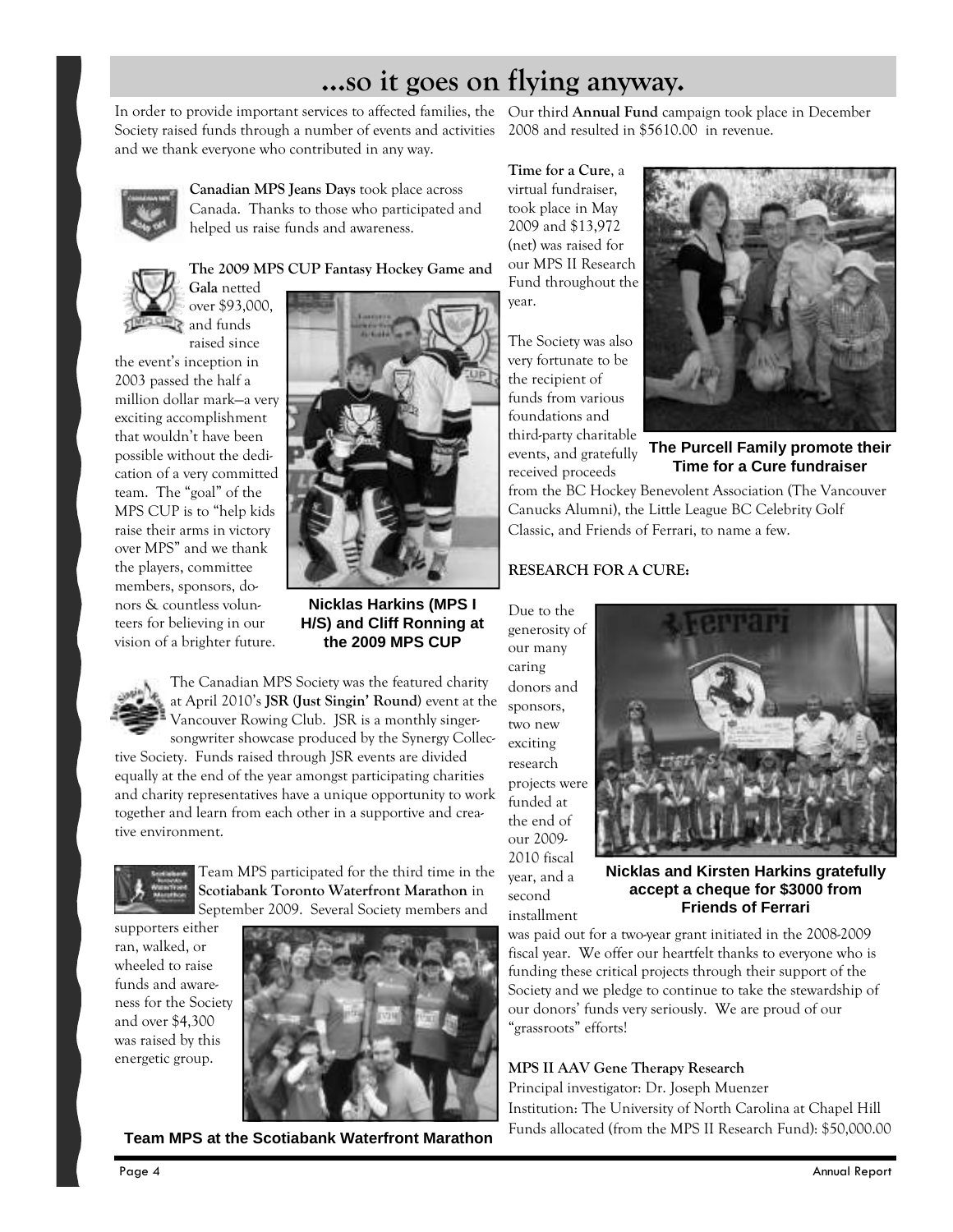# **Thanks for helping our children soar!**

#### **Comprehensive study of pathogenic glycosaminoglycan storage in a murine model of MPS I**

Principal Investigator: Dr. Lorne Clarke

Institution: University of British Columbia, Vancouver, BC Funds allocated: \$100,000.00 (two year grant: \$50,000.00 per year for two years—funded first installment in 2009/2010)

#### **Proteomic studies of skeletal disease in a murine model of MPS I**

Principal Investigator: Dr. Lorne Clarke Institution: University of British Columbia, Vancouver, BC Funds allocated: \$100,000.00 (two year grant: \$50,000.00 per year for two years—funded second installment in 2009/2010)

In addition to the research grants the Society funded on its own in 2009-2010, and in an effort to engage the federal government in funding research into lysosomal storage disorders,



# **David Mackay**

we initiated a partnership with the Canadian Institute of Health Research (CIHR) to fund a **2010 CIHR SHOPP (Small Health Organization Program Partnership) Grant.**  The Canadian MPS Society and CIHR announced their intention to jointly fund a 3-year \$135,000.00 fellowship for research into Lysosomal Disease Research.

 Since we recognize that all the research in the world means nothing if the resulting treatments don't reach the pa-**(Mannosidosis) enjoys** tients who need them, we cona smore while camping tinued to focus efforts on educating government officials on

the need for federal orphan drug policy and on the reasons why funding treatments for those with MPS and related diseases is the right thing to do. We continued to work with the Canadian Organization for Rare Disorders (CORD) to this end by taking part in their *2nd Action Day on the Hill*, which took place in Ottawa April 30th, 2009, followed on May 1 & 2 by the *N of "1": Working Together to Meet the Challenge of Rare Disorders* conference.

 We also had the unique opportunity of having one of our members publicly thank the Executive Officer of Ontario's Drugs for Rare Diseases program for not only developing a rare disease framework, but for funding enzyme replacement therapy for MPS II as the program's pilot project.

 The Society continues to collaborate with Canadian rare disease groups (in addition to our work with CORD, we also work closely with the newly-formed Rare Disease Foundation), and also has strong ties with North American groups (like the Lysosomal Disease Network's Council of Patient Advocates, or COPA), and international groups (including



the International MPS Network). The Society took part in the International MPS Network's annual meeting in Orlando in December 2009 and also participated in *The International Joint Symposia on Rare Diseases in Taiwan:* 

**Anisa Elder (MPS I H/S)** 

*12th Annual Asia LSD Symposium; 2nd APAC Educational Forum for Families and Caregivers on MPS; & International Conference of National Policies and Actions on Rare Diseases*, hosted by the Taiwan MPS Society in Taipei, Taiwan in October 2009. The Society's executive director, Kirsten Harkins, was asked to sit on the family program planning committee for the 2010 symposium in Adelaide, Australia, and the Society joined the international community to celebrate International MPS Awareness Day on May  $15<sup>th</sup>$ , 2009 by emailing e-cards to members, medical advisory board members, and other Society supporters, in order to remember those affected with, or by, MPS or a related disease.

 Together as a community, we can help children with MPS and related diseases fly higher than imaginable. In the words of Maya Angelou, *"Nobody, but nobody, can make it out here alone."*





**Members of the International MPS Network** 

#### **Treatment on the horizon for those with MPS IVA:**

BioMarin Pharmaceutical Inc. announced in April 2009 that it was initiating a phase I/II clinical trial for an enzyme replacement therapy (ERT) for the treatment of MPS IVA (Morquio A syndrome). The trial began in the UK in 2009 with the phase III trial beginning in 2010. Also, a cross-sectional natural history study (MorCAP) began in 2009 in several centres, including Montreal Children's Hospital. If approved, this ERT would add to the ERT treatments available currently for MPS I, MPS II, and MPS VI.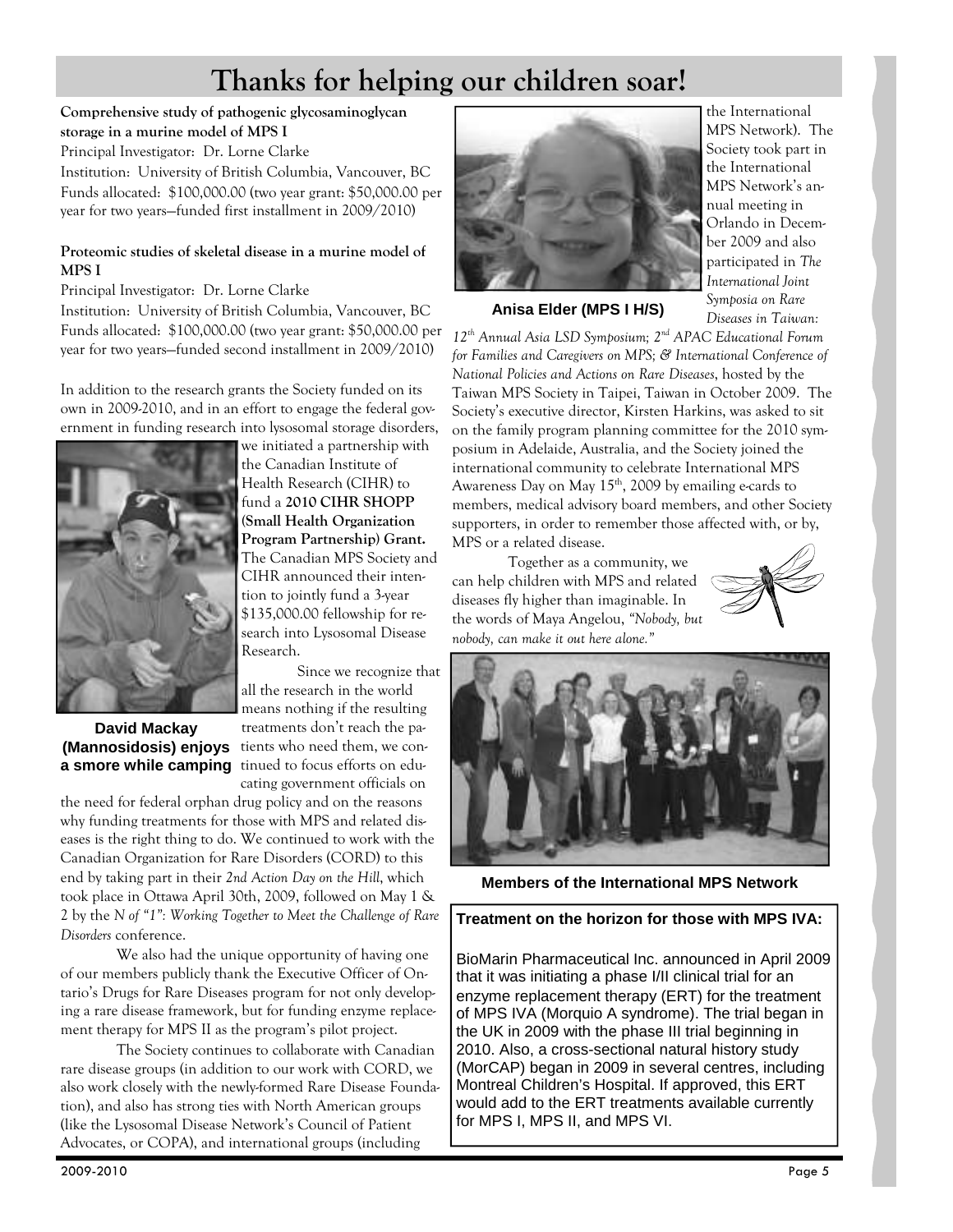# **Financial Statements for the Year Ended March 31, 2010**

**To the Directors of The Canadian Society for Mucopolysaccharide & Related Diseases Inc.,**  We have reviewed the balance sheet of The Canadian Society for Mucopolysaccharide & Related Diseases Inc. as at March 31, 2010 and the Statement of Revenue, Expenditures and Surplus for the year then ended. Our review was made in accordance with generally accepted standards for review engagements and accordingly consisted primarily of enquiry, analytical procedures and discussion related to information supplied to us by the Society. A review does not constitute an audit and consequently we do not express an audit opinion on these Financial Statements. Based on our review, nothing has come to our attention that causes us to believe that these Financial Statements are not, in all material respects, in accordance with Canadian generally accepted accounting principles. Quantum Accounting Services Inc. Vancouver, BC July 20, 2010 **March 31 Assets** Cash and short term deposits Sales tax receivable Accrued interest receivable Prepaid Expenses **Total Current Assets Liabilities**  Accounts payable **Total Current Liabilities Surplus (Deficit) 2010 120,276 423 826 11,910 133,435 1,000 1,000 132,435 133,435**  On behalf of the Board of Directors, Brenda MacleanJudy Fowler Byrne Treasurer Chairperson **Notes to Financial Statements: (Unaudited) Note 1. Organization**  The Canadian Society for Mucopolysaccharide & Related Diseases Inc. is incorporated under the laws of Canada as a not-forprofit organization and is registered under the Income Tax Act as a charitable organization and as such is not subject to income taxes. The Society's aim is to provide support to Canadians affected by lysosomal storage diseases (LSDs), to raise public and professional awareness of LSDs, and to fund research for a cure. **Note 2. Significant Accounting Policies Revenue Recognition**  The Society follows the deferral method of accounting for contributions. **Capital Assets**  Capital assets are not recorded on the balance sheet. Expenditures for capital assets in the year are recorded as expenses and disclosed in the statement of operations. The capital assets of the Society consist of office equipment and computer software. **Volunteer Services**  The work of the Society is dependent on the efforts of many volunteers. Because these services are not normally purchased by the Society and because of the difficulty of determining their fair value, donated services are not recognized in these financial statements. **Financial Instruments**  Unless otherwise noted, it is management's opinion that the Society is not exposed to significant interest rate or credit risks arising from its financial instruments. Significant cash balances are being held at one major financial institution. The Society has a term deposit totaling \$72,435 which bears interest at 3.75%, semi-annually and matures December 2010. **Note 3. Fundraising**  Fundraising revenue is comprised of gross revenue in the amount of \$133,231 (2009—\$213,323) less expenditures in the amount of \$22,150 (2008—\$25,172). **2009 207,096 434 792 1,500 209,822 1,100 1,100 208,722 209,822 Balance Sheet as at March 31, 2010 (Unaudited)**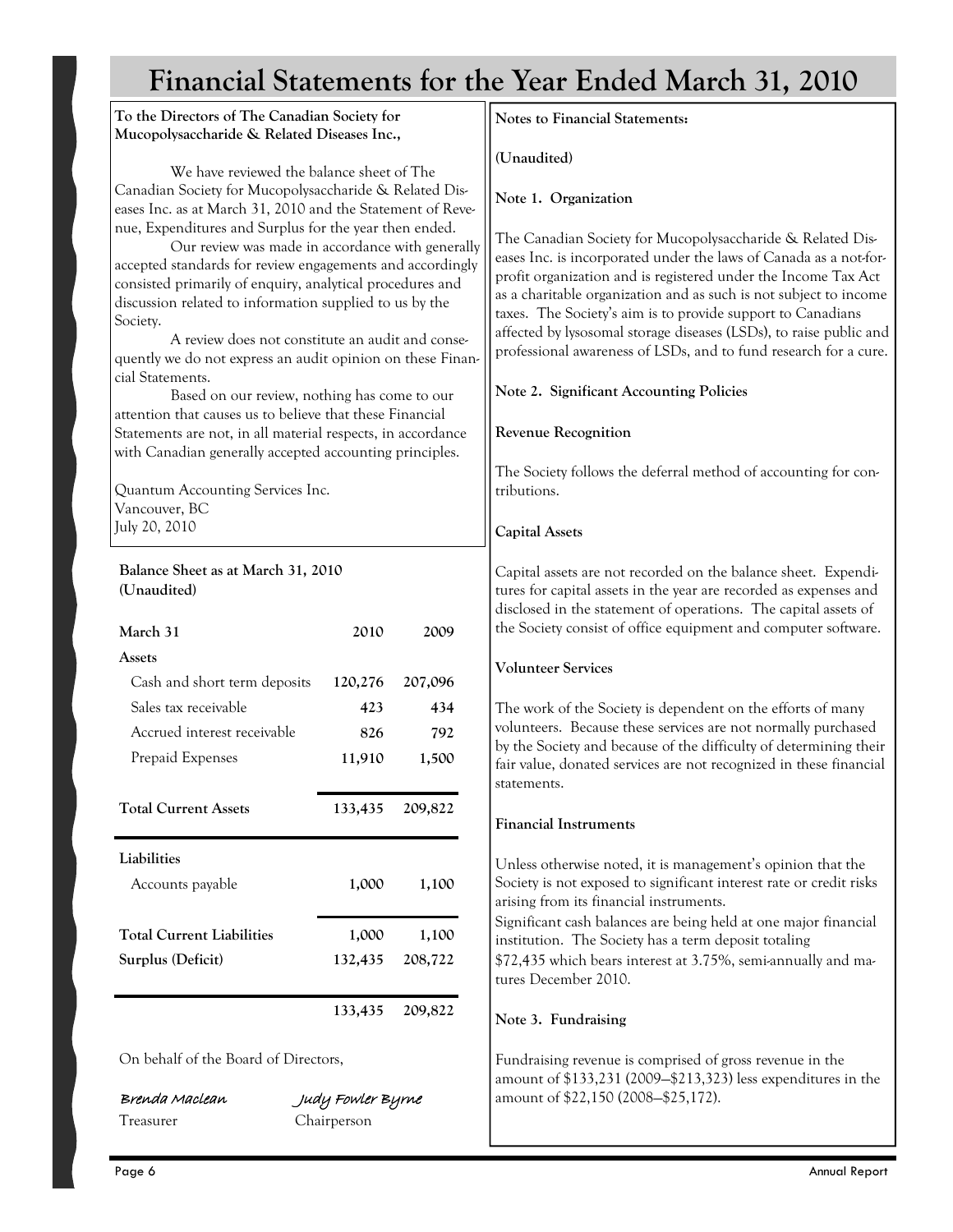| Financial Statements for the Year Ended March 31, 2010        |           |         |
|---------------------------------------------------------------|-----------|---------|
| For year ended March 31, 2010:                                | 2010      | 2009    |
| Revenue                                                       |           |         |
| Fundraising, net of related expenses (Note 3)                 | 111,081   | 188,151 |
| Donations                                                     | 56,248    | 53,526  |
| MPS II Research Fund                                          | 13,972    | 59,144  |
| Memberships                                                   | 3,630     | 3,554   |
| Interest                                                      | 2,750     | 2,691   |
| Sales                                                         | 1,197     | 2,597   |
| Miscellaneous Income                                          | 890       | 3,111   |
| 2008 Symposium                                                |           | 97,473  |
| Conference Revenue                                            |           | 250     |
| <b>Total Revenue</b>                                          | 189,768   | 410,497 |
| Expenditures                                                  |           |         |
| Salaries and contract fees                                    | 73,428    | 66,610  |
| Travel                                                        | 7,534     | 4,327   |
| Printing, brochures and postage                               | 6,498     | 7,887   |
| Office lease                                                  | 5,655     | 4,000   |
| Office expense                                                | 4,747     | 4,500   |
| Family assistance donations                                   | 4,587     | 7,886   |
| Telephone and internet                                        | 2,995     | 3,602   |
| Consulting/Website fees                                       | 2,870     |         |
| Computer Software                                             | 1,750     | 1,650   |
| Non-recoverable GST                                           | 1,225     | 1,070   |
| Meetings                                                      | 1,222     | 3,200   |
| Professional fees                                             | 1,175     | 1,250   |
| Insurance                                                     | 1,001     | 1,057   |
| Membership Dues                                               | 720       | 855     |
| Promotional Items                                             | 413       | 2,253   |
| Office equipment                                              | 235       | 2,439   |
| 2008 Symposium                                                |           | 19,685  |
|                                                               | 116,055   | 132,271 |
| Research grants                                               | 150,000   | 157,930 |
| <b>Total Expenditures</b>                                     | 266,055   | 290,201 |
| Excess/(Deficiency) of revenue over expenditures for the year | (76, 287) | 120,296 |
| Surplus, beginning of year                                    | 208,722   | 88,426  |
| Surplus, end of year                                          | 132,435   | 208,722 |

÷